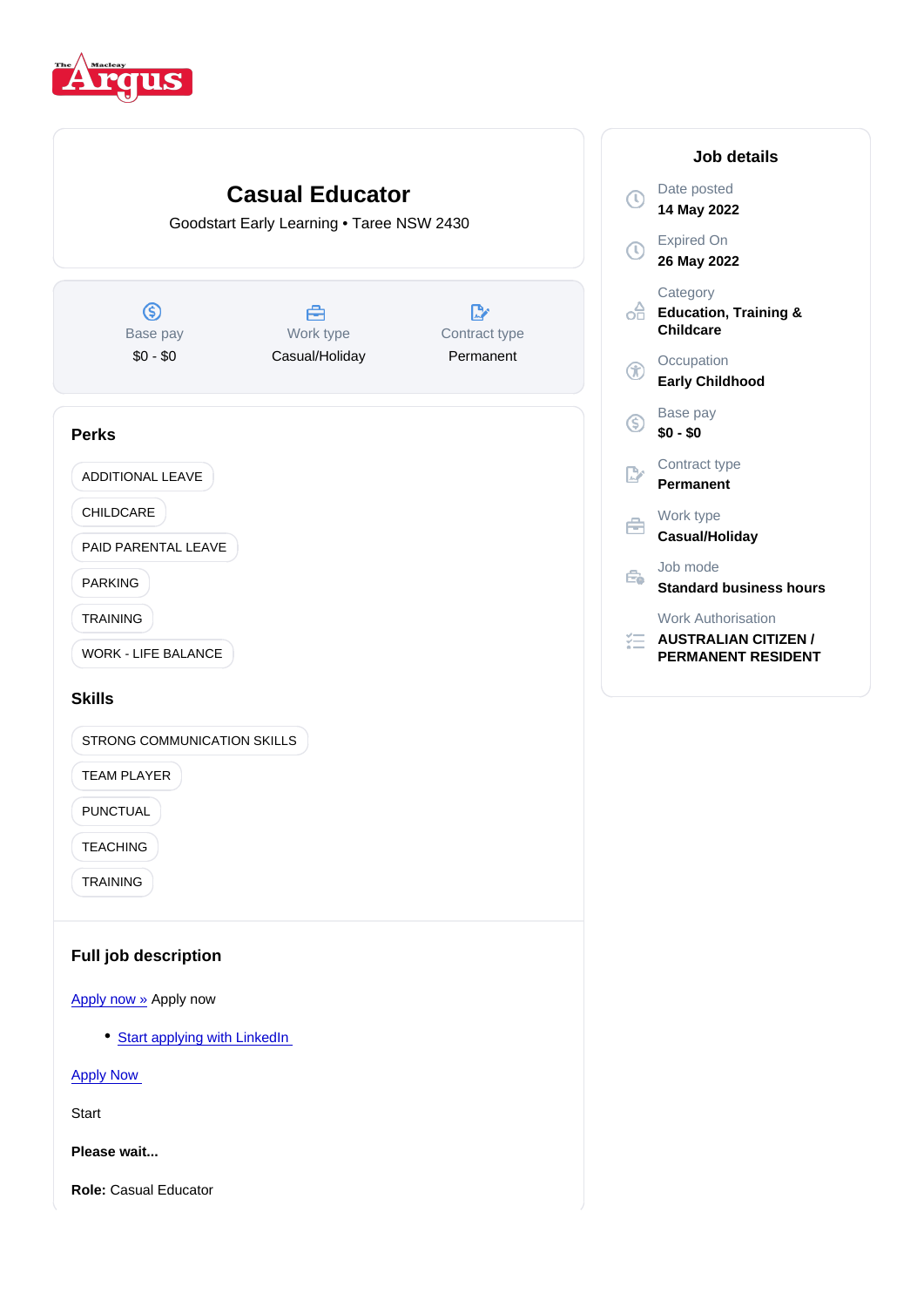## **Centre**: Goodstart Taree

#### **Employment Type**: Casual

Are you an educator who is passionate about helping children to have the best possible start in life? Do you want to work for an organisation that offers genuine career opportunities and flexibility to help you succeed?

Goodstart Early Learning Child Care Centre Taree is a spacious, purposebuilt centre located in a residential area close to local schools, shops and community facilities. We have plenty of room for children to explore and discover.

Located in beautiful Taree we are lucky to be close to the CBD, located nearby to Bunnings and have plenty of convenient parking.

Are you a Cert III or Diploma qualified educator who is passionate about helping children to have the best possible start in life? Do you want to work for an organisation that offers genuine career opportunities to help you succeed?

## **We're Goodstart**

At Goodstart, we're all about laying the foundation for better lives through amazing early learning experiences, and we know that we can't do that without great people!

From our centre directors to centre teams, we work together to make a real difference for children in those crucial early years.

Safety, health and wellbeing are more than just words to us, they are a personal commitment and a promise we make to our children, our families and each other every day.

We're Goodstart – a not-for-profit with a vision for Australia's children to have the best possible start in life.

# **Your Impact**

As an Educator at Goodstart Centre, you will be a team player, collaborating with the Senior Educators and Educational Leader within your centre to observe, inform and continuously improve our educational programs on offer to children. You put safety first with everything that you do and ensure all learning experiences are inclusive and response to the needs of all children.

# **You'll help achieve this by**

- Cert III or Diploma in Early Childhood Education (ACECQA recognised qualifications)
- Having a Strong knowledge of the Early Years Learning Framework and National Quality Standards
- Demonstrating exceptional knowledge of safety and wellbeing
- Passionate about becoming an educator who is driven by a desire to provide quality learning experiences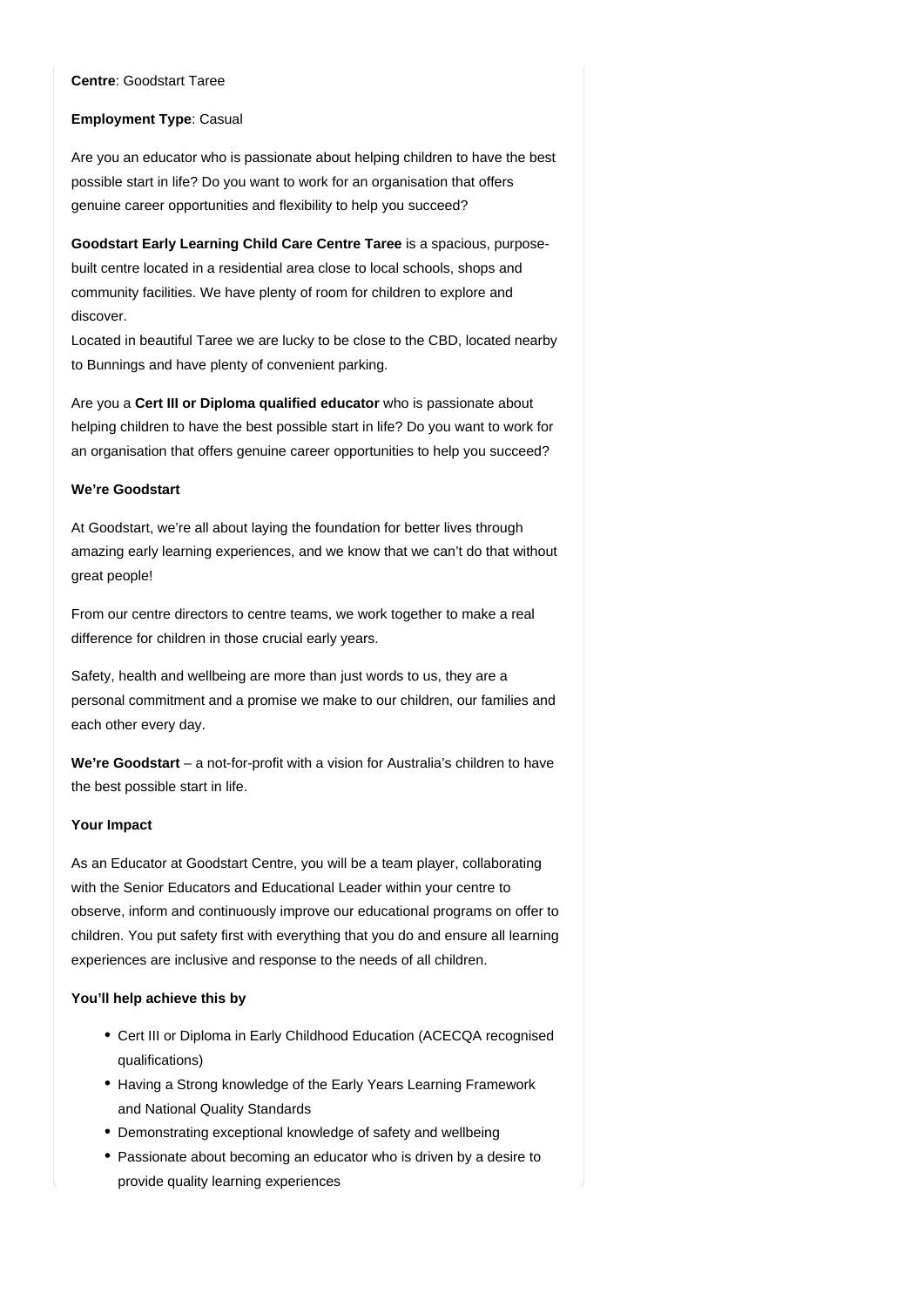- Willingness to learn and be a part of the team
- Maintaining strong communication skills, being reliable and punctual

## **Why choose Goodstart?**

There are so many reasons to join the Goodstart family. Let's start with the benefits!

- Better pay you'll get at least 3% above the award rate, increasing to 5% by 2024
- Paid professional development we offer a range of opportunities to grow your skills and your career
- Wellbeing focus you'll get two extra days off per year. And our dedicated wellbeing program will ensure you get the support you need, when you need it most
- Additional leave you'll have the option to purchase extra leave for even greater work life balance
- 4 weeks paid parental leave increasing to 6 weeks from December 2023
- Retail and childcare discounts you'll save money on insurance, travel and technology, and get 50% discount off your childcare gap fees

#### **You'll also love**:

- Centre support dedicated support and guidance on a range of topics, such as safety, teaching and inclusion, delivered face to face or virtually by our centre support team
- Security and stability with over 670 centres across Australia, you'll have the support of a large network and the stability of a respected organisation

If you have strong knowledge of the Early Years Learning Framework and National Quality Standards, plus hold a Cert III or Diploma in Early Childhood (ACECQA approved equivalent), then we want to meet you!

# **How to apply**

Click 'Apply Now' and submit your application. We review applications as they are submitted. We encourage you to submit your application as soon as possible for your best chance to progress to the next stage of the process.

# **Supporting our people and protecting our children**

We are an equal opportunity employer that is proud of our inclusive and diverse work environment. We support and encourage individual growth and strong teams that are made up of many different cultures and backgrounds.

We are deeply committed to Reconciliation and creating an environment where